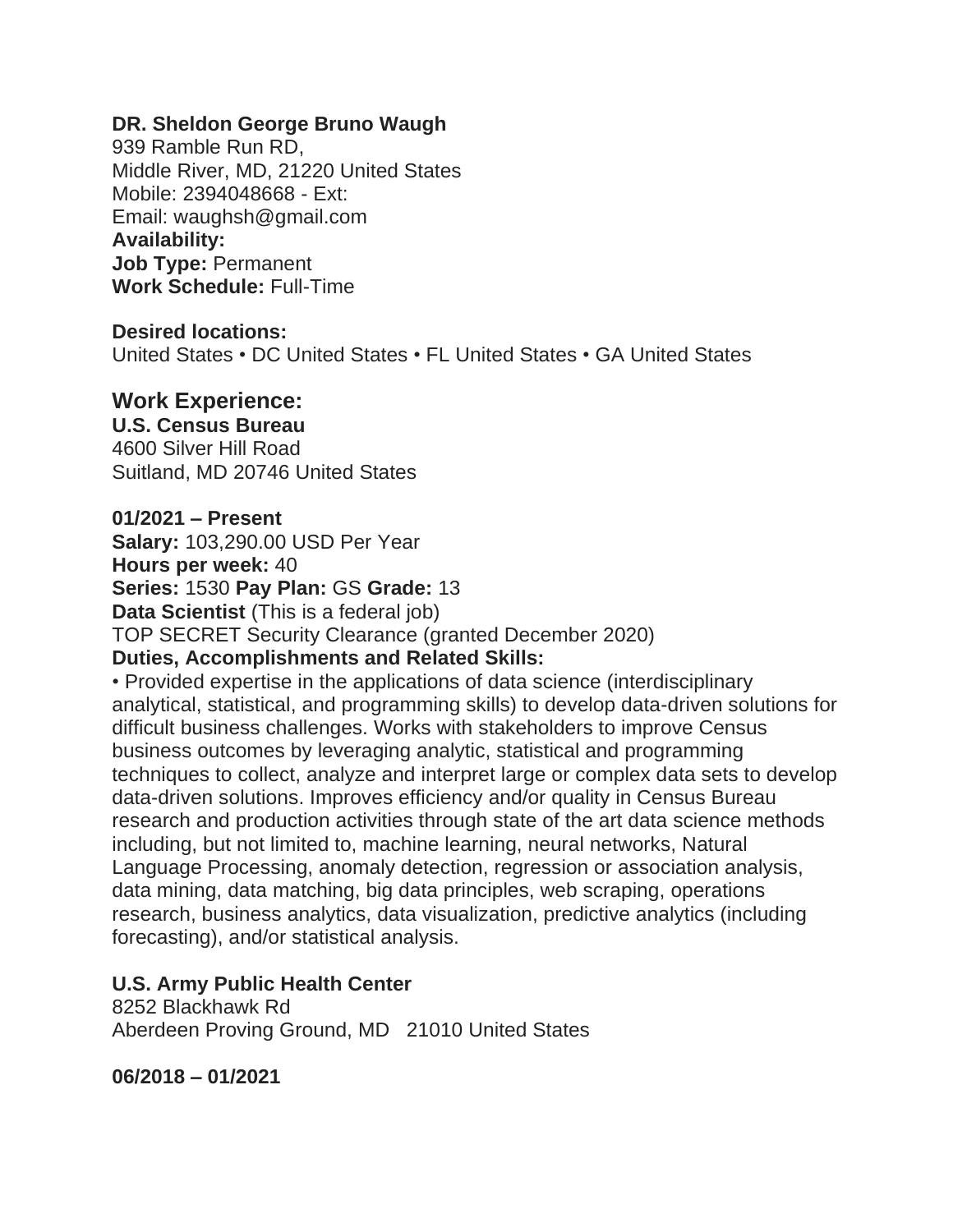**Salary:** 90,398.47 USD Per Year **Hours per week:** 40 **Series:** 0601 **Pay Plan:** GS **Grade:** 11/12 **Epidemiologist** (This is a federal job) TOP SECRET Security Clearance (granted December 2020) **Duties, Accomplishments and Related Skills:**

• Served as head epidemiologist, technical expert and advisor in the Veterinary One Health Division within the Veterinary Services and Public Health Sanitation Directorate (VSPHS), U.S. Army Public Health Center, in the epidemiology and surveillance of both the military and beneficiary animal populations as they relate to specific population assessments and health-related outcome analysis, zoonotic diseases, infectious illnesses, injuries and occupational illness and injury (military working animals), and as related to human biosurveillance through a One Health paradigm.

• Utilized novel coding and scripting languages such as R, Python, VB, SAS and other languages to extract establish, transform and load novel data streams to provide and supplement companion animal surveillance data for entire Public Health Enterprise spanning 3 continents. Utilized machine learning and artificial intelligence to design potential outbreak dashboards, potentially developing a syndromic surveillance solution in companion animal populations. Developed and maintained 3 dashboards and visualizations depicting over 5 years of companion animal disease surveillance data totally over 3 GBs. Established (Extract, Transform, Load) ETL scripting pipelines in order to steam line data management and increase efficiency and decrease human error.

• Planned, utilized, designed and maintained Tableau, ESRI ArcGIS, and other advanced analytical Dashboards depicting the zoonotic burden of disease within the Department of Defense's Companion Animal Population across the Public Health Enterprise spanning 3 Continents. Established a multi-year collaboration with Banfield Pet Hospital, culminating in a US wide catchment area project comparing zoonotic disease rates between Banfield and DOD companion populations.

• Developed work involves assessment of available Department of Defense (DoD veterinary medical data, including the Department of Veterans Affairs, disease and non-battle injury data and other health outcomes data looking to assess trends and potential associations. Participates in the development of tools and strategies to communicate disease and injury risk. Developed and sustains database and data curation of over 2000+ Military Working Dogs to determine associations between exposures and certain health outcomes and behaviors. Utilized Python and Jupyter Notebooks to visualize time spent on divisional work. Supervised two contactors dealing with the abstraction of MWD clinical data and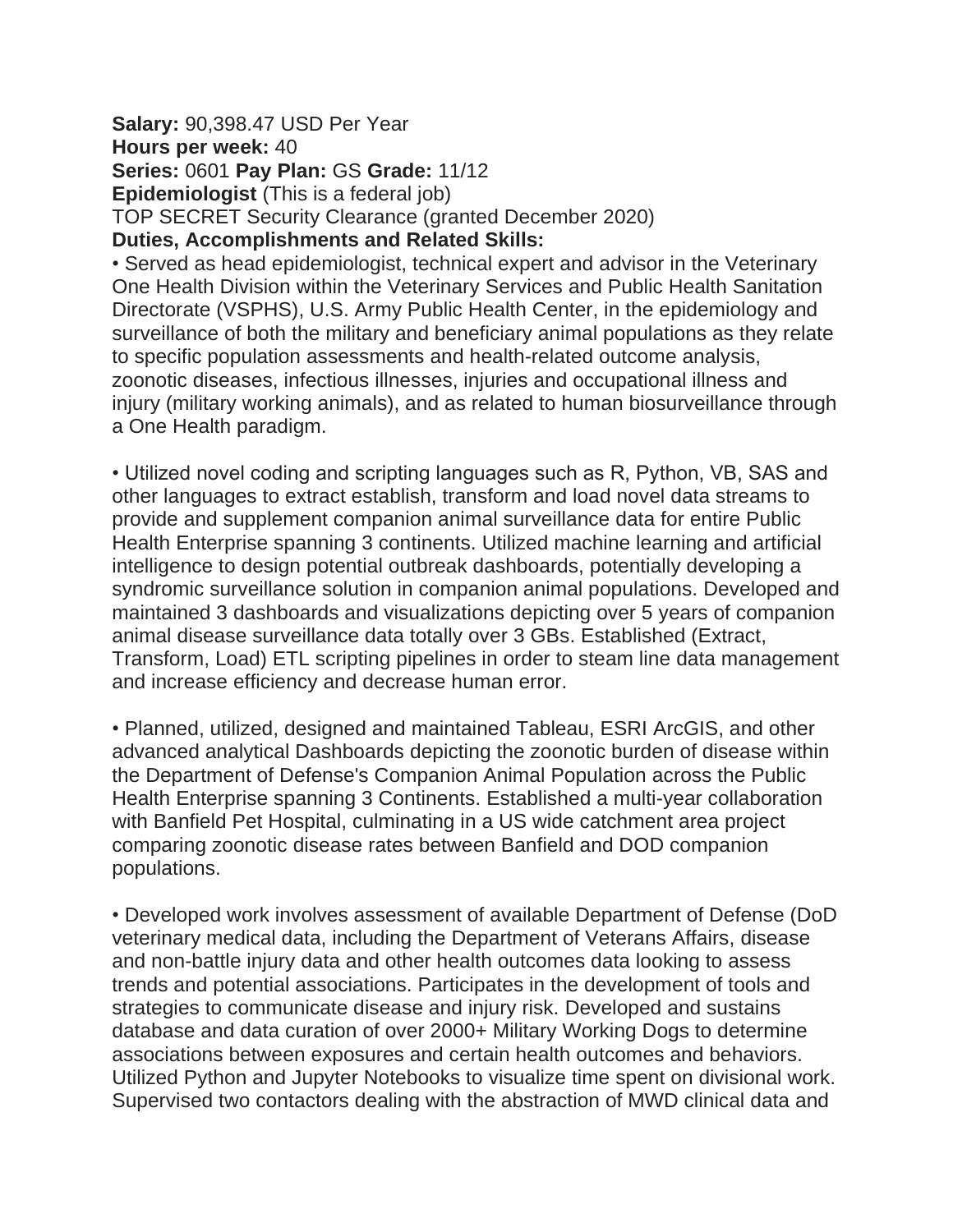the creation of a workable database.

• Planned and executed multiple epidemiological projects aimed at identifying population-based risk factors for zoonotic disease, infections and/or acute or chronic illnesses, injuries, and occupational hazards. Written 7 project proposals approved by an organization-wide Public Health Review Board.

• Led a Directorate-wide initiative to improve the data infrastructure capabilities of VSPHS personnel, specifically as it relates to data management, data science, statistical, mathematical and machine learning modeling. This effort involves capacity building activities such as interventional campaigns, leveraging assets in other DOD organizations, and advocating for strategic hiring at the highest levels of APHC. Involves strategic planning, budgeting, project management, and coordination with senior leaders throughout APHC and DOD. Facilitated the development, progress, sustainment, and improvement of a directorate internal data policy aimed to improve the data infrastructure. Established collaborative efforts with external high-performance computing centers to provide storage, training and 100,000 work hours of computer processing time for the VSPHS Directorate. Collaborated with Visual communication organizations to develop a visual intervention to encourage VSPHS personnel to execute good "data etiquette".

#### • Collaborated with external AI

• Principal Investigator of a 350K dollar grant designed to accelerate transformational biomedical studies. The AIMM Award is a \$350K grant intended to support highly creative and innovative projects with the potential to accelerate critical discoveries or major advancements that will significantly impact military health and medicine. The submitted project objectives were to integrate high performance computing, deep and machine learning, and artificial intelligence, within the Army Veterinary Services in order to improve surveillance of companion animal diseases within the DOD. Collaborated with Stanford University to use an algorithm that employs natural language processing and neural networks to "read" veterinary record text and apply diagnostic codes. The project aimed to greatly enhance surveillance capabilities and serve as a precedence on how artificial intelligence can be incorporated into public health surveillance activities within the DOD. Developed scripts and subroutines using R and Python to extract, load and transform over 3K veterinary electronic clinical notes, and plan to expand project to process over 30 GBs of DoD veterinary electronic clinal notes for text extraction and Natural Language Processing. Utilized Pytorch to execute algorithm. Developed plan that successfully navigated the Defense Health Agency's HealthIT governance and requirements based program to obtain DOD EHR data for companion animals.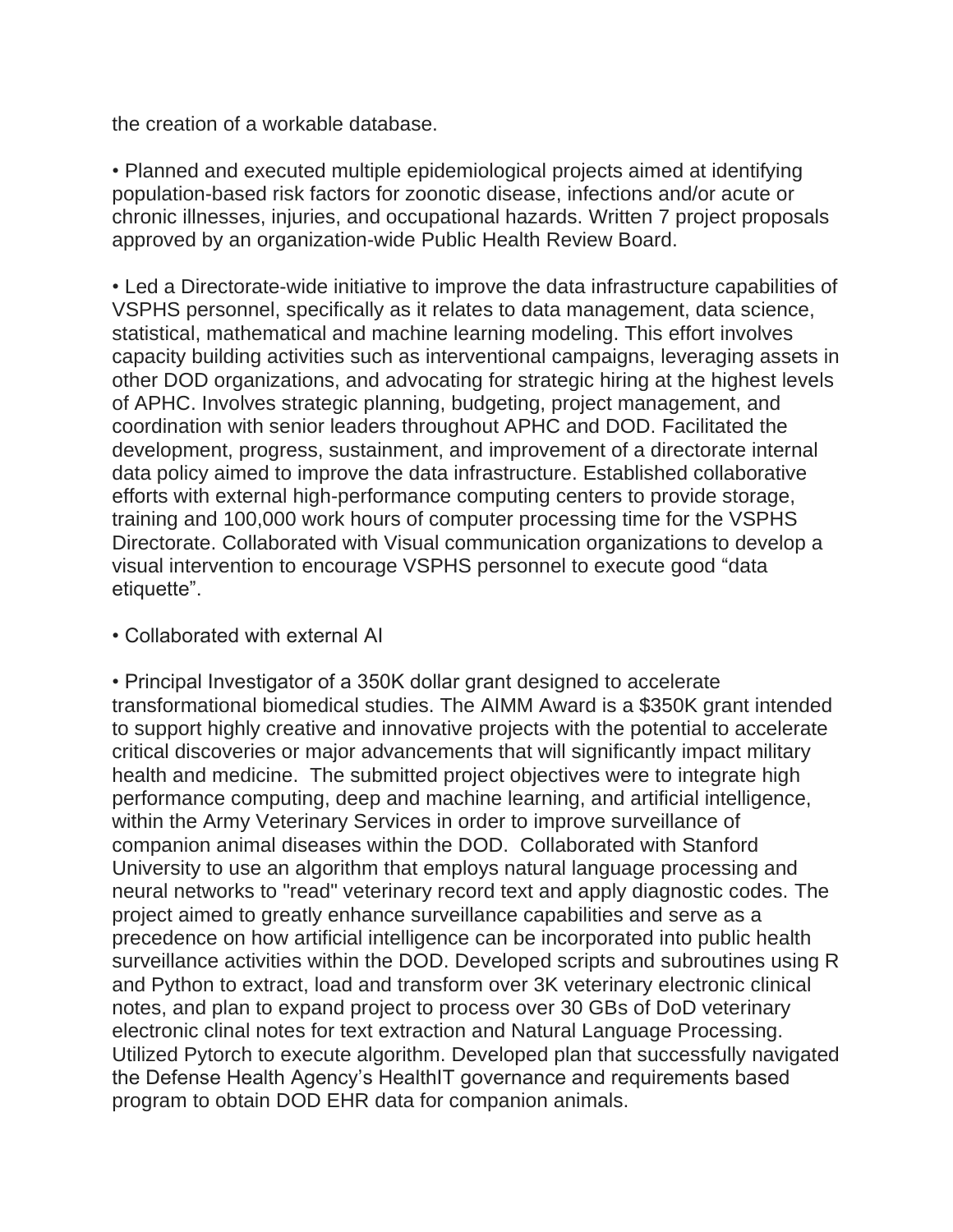• The lead of a Directorate-wide initiative to develop a comprehensive data dictionary that details the structure, information, and access issues for every data source routinely used by APHC personnel. Involves strategic planning, budgeting, project management, and coordination with senior leaders throughout APHC and DOD. Project also involves providing context and recording information with regards to information management. Supervised the execution and sustainment of a large-scale effort of dataset and data filed/variable metadata collection.

• Served as Chief scientist and co-project manager for GPAWSS. GPAWSS is a surveillance platform designed to provide surveillance data to inform commanders and VCOs of the distribution, frequency, and incidence of various companion animal diseases. The platform uses multiple heterogeneous data streams including Remote Online Veterinary Record (ROVR) EHR data, laboratory data, and data from a civilian corporate companion animal practice.

• Developed the public health surveillance data infrastructure, establishing the framework for data integration from multiple sources within and outside of the Army Public Health Center. Creates sustains and improves data-driven visualizations and dashboards to display critical GPAWSS measures and statistics. Documents spatio-temporal trends, rates, and relative impacts of zoonotic and infectious illnesses and injuries among the population(s) being studied and prepares the results of findings. Determines approach and alternative solutions to specific problems applying new methods, technology and other advances in the field of epidemiology. Conducts outcome analysis to evaluate interventions of preventive measures to determine their efficacy. Demonstrates proficiency in the management and maintenance of computerized databases generated from projects or outbreak investigations.

• Served as Knowledge Management Officer and Modeling Liaison for the APHC COVID-19 Task Force. Developed and maintained COVID-19 related taxonomy to categorize, collate and organize tasks, request and responses made by the Task Force.

• Served as the advisor and special assistant to the Division Chief for Veterinary One Health. Manages the Military Working Dog (MWD) centralized data repository and veterinary medical biosurveillance operations for both the military and beneficiary animal populations. Collaborates closely with the Department of Veterans Affairs to collect data and develops insights into potential exposures related to deployments and negative health outcome in MWDs and MWD Handlers. Functions as the lead for the One Health centralized MWD data initiative to consolidate all MWD data sources into one combined data system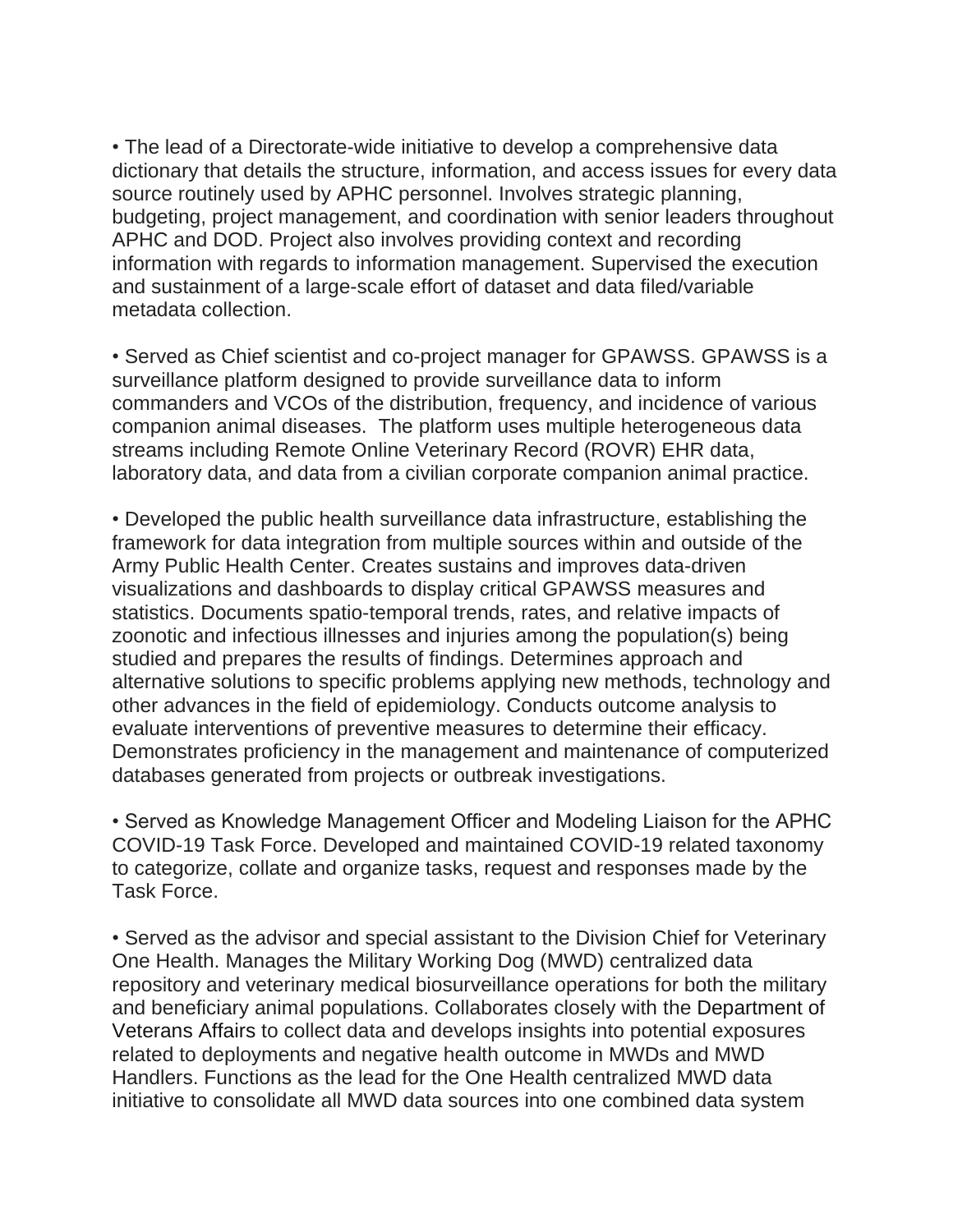through collaboration and coordination with key stakeholders for the creation of a new epidemiologic database.

• Utilized Project management from Biosurveillance and epidemiological projects to execute medium to large scale projects that influence the worldwide public health enterprise (beyond my organizational chain of command).

• Produced 13 reviewed presentations and 18 reviewed written documents within the Division for dissemination within military medical community channels; written 2 technical guidance documents for veterinary medical data management and surveillance; relating to data management, spatial data management, zoonotic disease surveillance, machine learning, and potential modeling.

• Prepared and accepted 6 abstracts for presentation at major scientific professional meetings and symposia for the American Public Health Association, Association of Veterinary Informatics, International Society of Disease Surveillance, The Military Health System and the World One Health Congress.

• Attended 6 meetings, conferences, and symposia with representatives of other government agencies, private industry, educational and research institutions as a technical liaison and/or APHC representative.

• Serves as the Veterinary Liaison for the Digital Health Strategic Initiative. A program aimed at improving the data governance footprint of the US Army Public Health Center among the federal government.

• Serves as Veterinary Liaison for the Data Communication Working Group. An organizational-wide working group aimed to facilitate data visualization and data management throughout the US Army Public Health Center.

• Established and utilized Google Documents to encourage immediate feedback and review from multiple personnel, allowing a comprehensive review process.

• Assisted the Global Veterinary Medical Practice (GVMP) with the processing of financial management related data with an overall result of developing high-level visualizations depicting financial data.

**Supervisor**: MAJ Sara Luciano (410-417-4038) **Okay to contact this Supervisor:** Yes

**05/2017 - 08/2017 Hours per week:** 10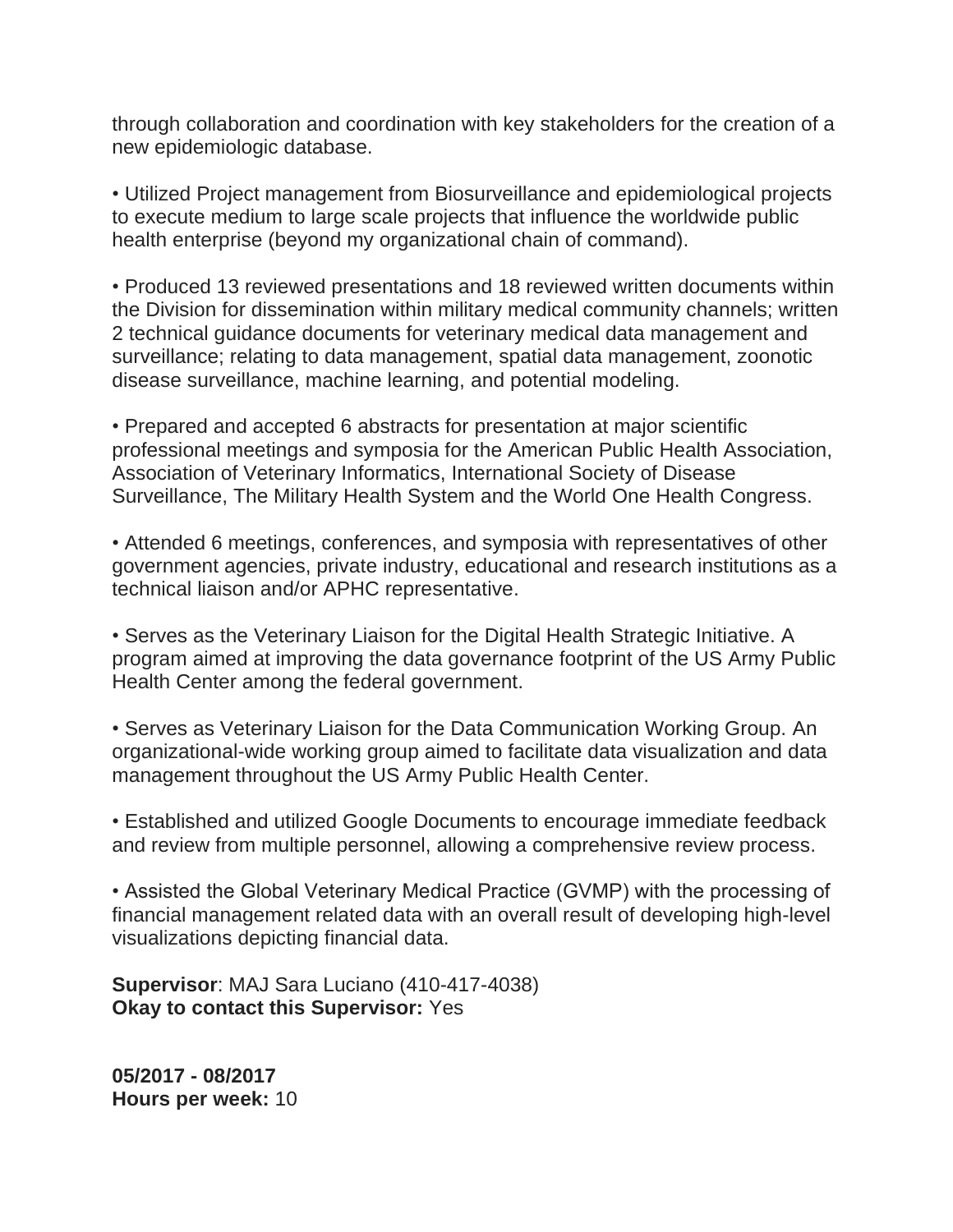#### **SMART Scholar/Graduate Research Assistant Duties, Accomplishments and Related Skills:**

• Assisted (as Co-investigator) Institutional Review Board-approved studies on trends in infectious diseases, injuries and psychological/behavioral health problems among university students.

• Queried electronic medical records, perform data cleaning and analysis in SAS and R to perform surveillance and identify risk factors and spatio-temporal trends for disease.

• Prepared manuscripts for publication in scientific journals, academic presentations to students, university professors, and community members.

This work was done in addition to full-time (40 hours/week) duties at Army Public Health Center (below) **Supervisor**: Robert Cook (cookrl@ufl.edu) **Okay to contact this Supervisor:** Yes

**U.S. Army Public Health Center** 8252 Blackhawk Road Aberdeen Proving Ground, MD 21010 United States

**05/2017 - 08/2017 Hours per week:** 40 **Epidemiologist Duties, Accomplishments and Related Skills:**

• Wrote SAS and R programs to manage data and perform ad hoc analyses to identify risk factors for various health outcomes among active-duty Army personnel and recruits in support of the installations/Commands

• Assisted with data analysis and text for the Health of the Force report.

• Developed a comprehensive summary of data management and quality of ROVR.

• Attended "Epi Chiefs" calls with DHA Armed Forces Health Surveillance Center.

• Analyze research policies and procedures independently, without review by a supervisor.

• Develop research policies and procedures that affect the conduct of science throughout the APHC.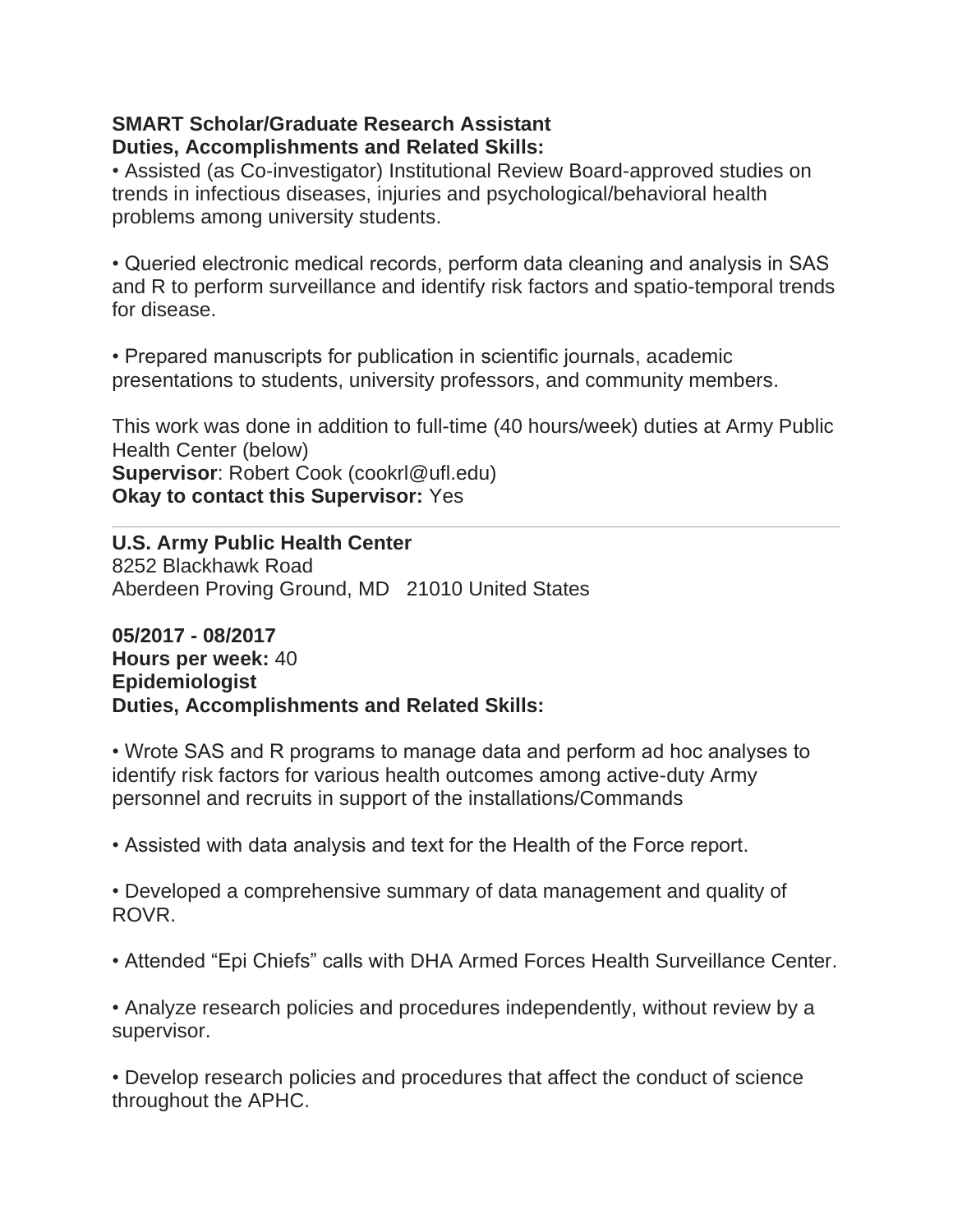• Provide technical and policy advice to senior leaders on issues concerning science policy affecting veterinary informatics research, including ethical, regulatory, and technical issues.

• Use quantitative analytical methods (e.g. regression, machine learning, spatial analyses, structural equation modeling, mathematical models) to interpret data for use in scientific products such as publications, reports, posters, and presentations.

• Write reports and journal articles that articulate complex biomedical research findings and policies to audiences of different levels (e.g. organization leadership, hospital commanders, congressional staffers, The Army Veterinary Corps Chief, academics).

• Make oral presentations on science/public health policy to a variety of audiences including civilian government leadership, Army leadership, academics/university professors, leaders and scientists within APHC, and community members (non-experts).

**Supervisor**: LTC Wendy Mey (wendy.e.mey.mil@mail.mil) **Okay to contact this Supervisor:** Yes

**Spatial Epidemiology & Ecology Research Laboratory, Department of Geography, University of Florida**

2055 Mowry Road Gainesville, FL, 32610 United States

**03/2017 - 06/2018 Salary:** 32,000.00 USD Per Year **Hours per week:** 40 **Bioinformatician and Consultant Duties, Accomplishments and Related Skills:**

• Bioinformatics analyst and developer in genomic and spatial analysis

• Primarily tasked with database management and control of passive surveillance data collection of genomic and spatial data with collaboration with international health organizations.

• Responsible for the creation of data algorithms and specialized software pipelines using R, Python and Github, to identify and classify Multiple Locus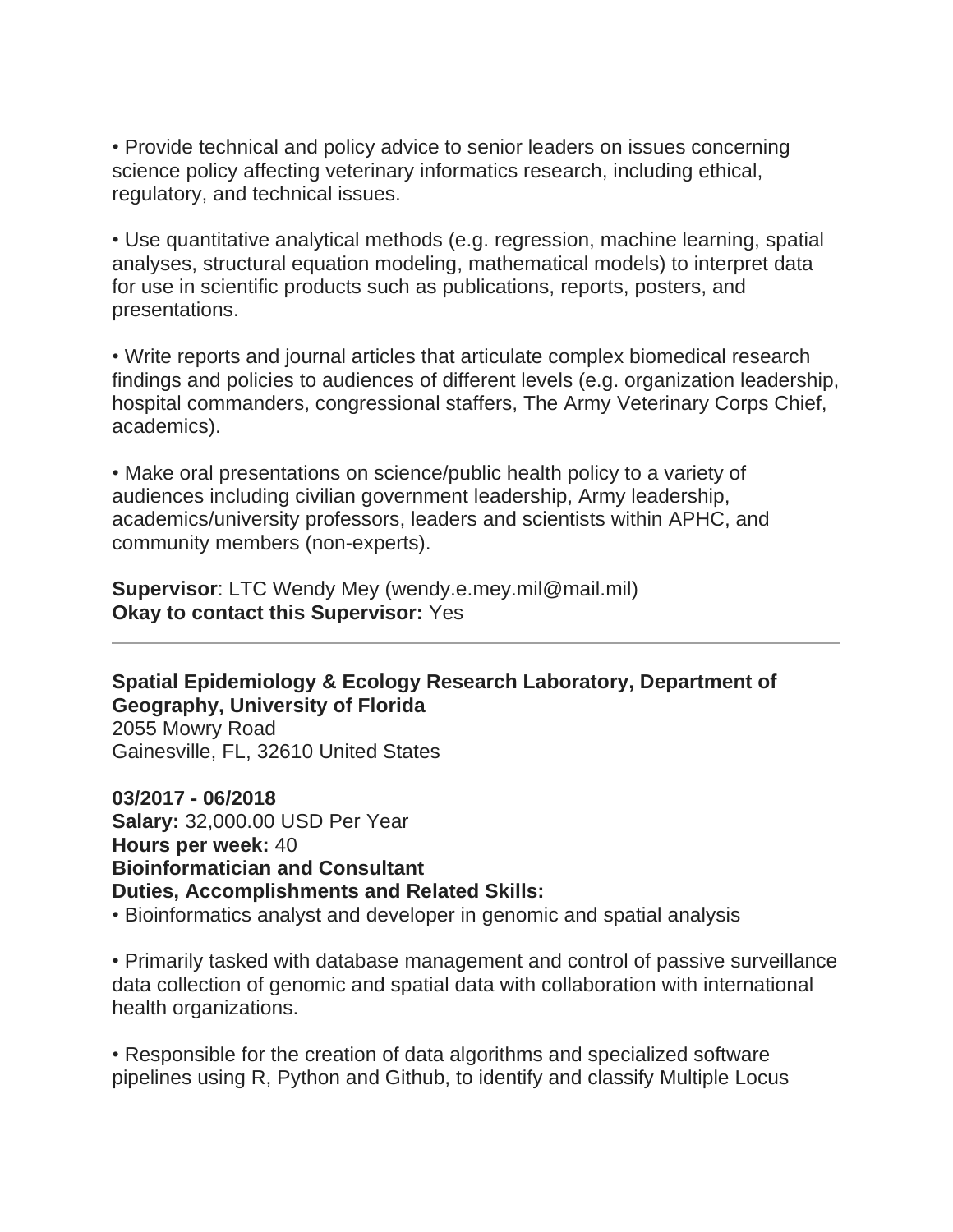Variable number tandem repeat Analysis (MLVA) data and fragments for phylogenetic analysis.

• Managed multiple efforts to organize and digitize tutorials and technical efforts to provide bioinformatical efforts to mid-low income countries through Github.

• Written multiple digital tutorials and technical efforts to provide bioinformatical efforts to mid-low income countries through Github.

• Collaborated with Walter Reed Army Institute of Research (WRAIR) personnel and leadership to align with SEER lab providing crucial information materials, supplies and bioinformatical related data/information to develop crucial tutorials, analyses and products for the country of Kazakhstan.

**Supervisor**: Jason Blackburn (3252783232) **Okay to contact this Supervisor:** Yes

**Emerging Pathogens Institute, Department of Epidemiology, University of Florida**

2055 Mowry Road Gainesville, FL, 32610 United States

**08/2014 - 05/2018 Salary:** 32,000.00 USD Per Year **Hours per week:** 10-40 **Bioinformatician and Consultant Duties, Accomplishments and Related Skills:**

• Bioinformatics analyst and developer in metagenomics, methylation and genomic analyses.

• Primarily tasked with database management and control of genomic data collection of informatics data with collaboration with the University of Florida and the Emerging Pathogens Institute.

• Responsible for the creation of data algorithms, informative visualizations specialized software pipelines, using R and Python, to identify and classify metagenomic and genomic data and developing Operational Taxonomic Units for phylogenetic analysis.

• Managed multiple efforts to organize and digitize tutorials and technical efforts to provide open source bioinformatical efforts through Github.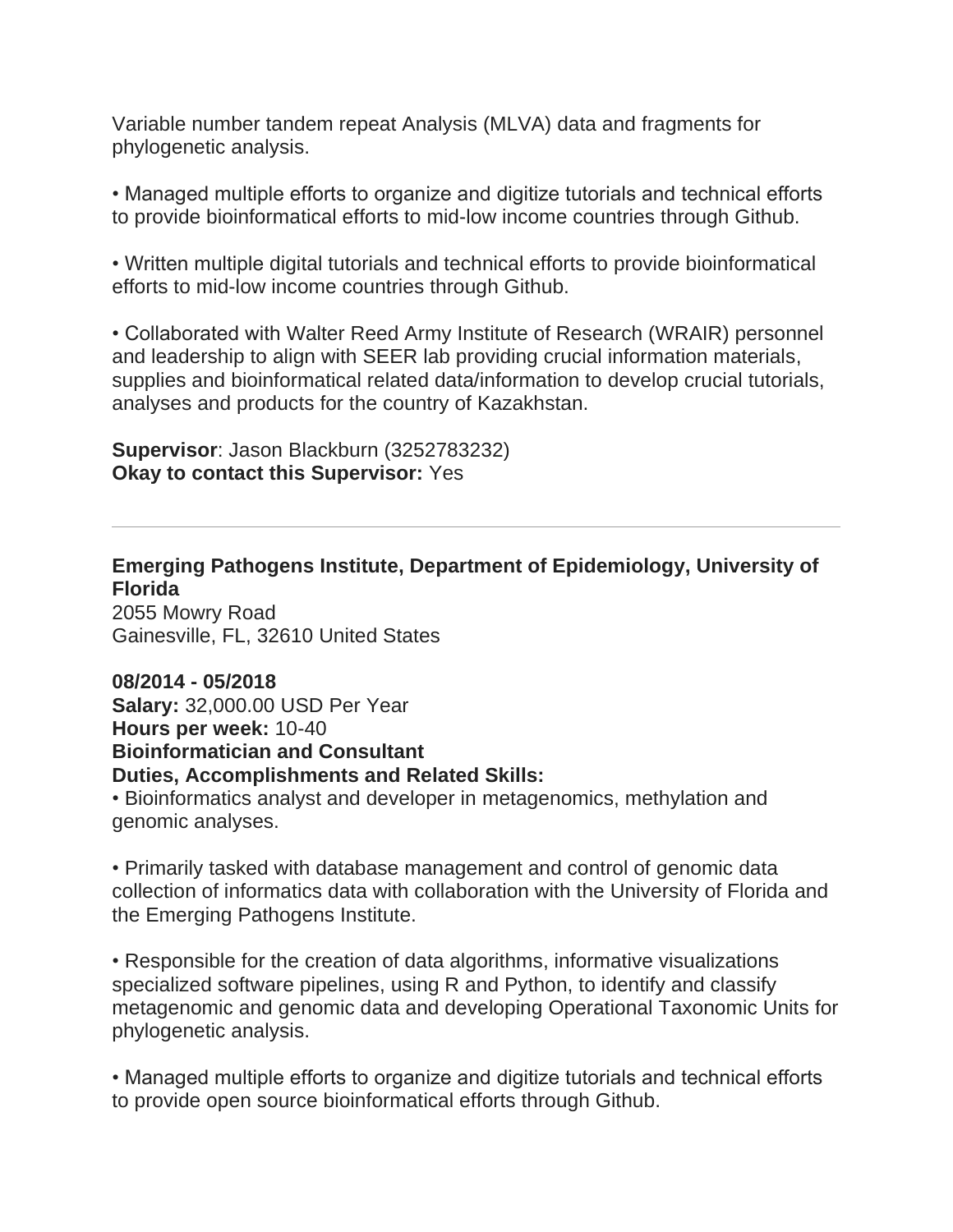• Written multiple digital tutorials and technical efforts to provide open source bioinformatical efforts through Github.

• Collaborated with multiple UF and international lab personnel and leadership to align with lab providing crucial information materials, supplies and bioinformatical related data/information to develop crucial tutorials, analyses and products for numerous metagenomic studies.

• Managed 3 collaborative metagenomic feeding studies, leading all efforts of the studies including registration, coordination, sustainment, analyses and eventual publication of findings.

**Supervisor**: Volker Mai () **Okay to contact this Supervisor:** Yes

**Education: University of Florida** Gainesville, FL United States Doctorate 05/2018

**Credits Earned:** 124 Semester hours **Major:** Epidemiology

**University of Florida** Gainesville, FL United States Master's Degree 05/2014

**Credits Earned:** 36 Semester hours **Major:** Geography

**University of Florida** Gainesville, FL United States Bachelor's Degree 12/2011

**Credits Earned:** 138 Semester hours **Major:** Geography

## **Job-Related Training:**

2012 - Security+ 2014 - Summer Institute for Statistics and Modeling of Infectious Diseases 2015 - Dynamical Approaches to Infectious Disease Data 2018 - Lean Six Sigma—Yellow Belt

## **Affiliations:**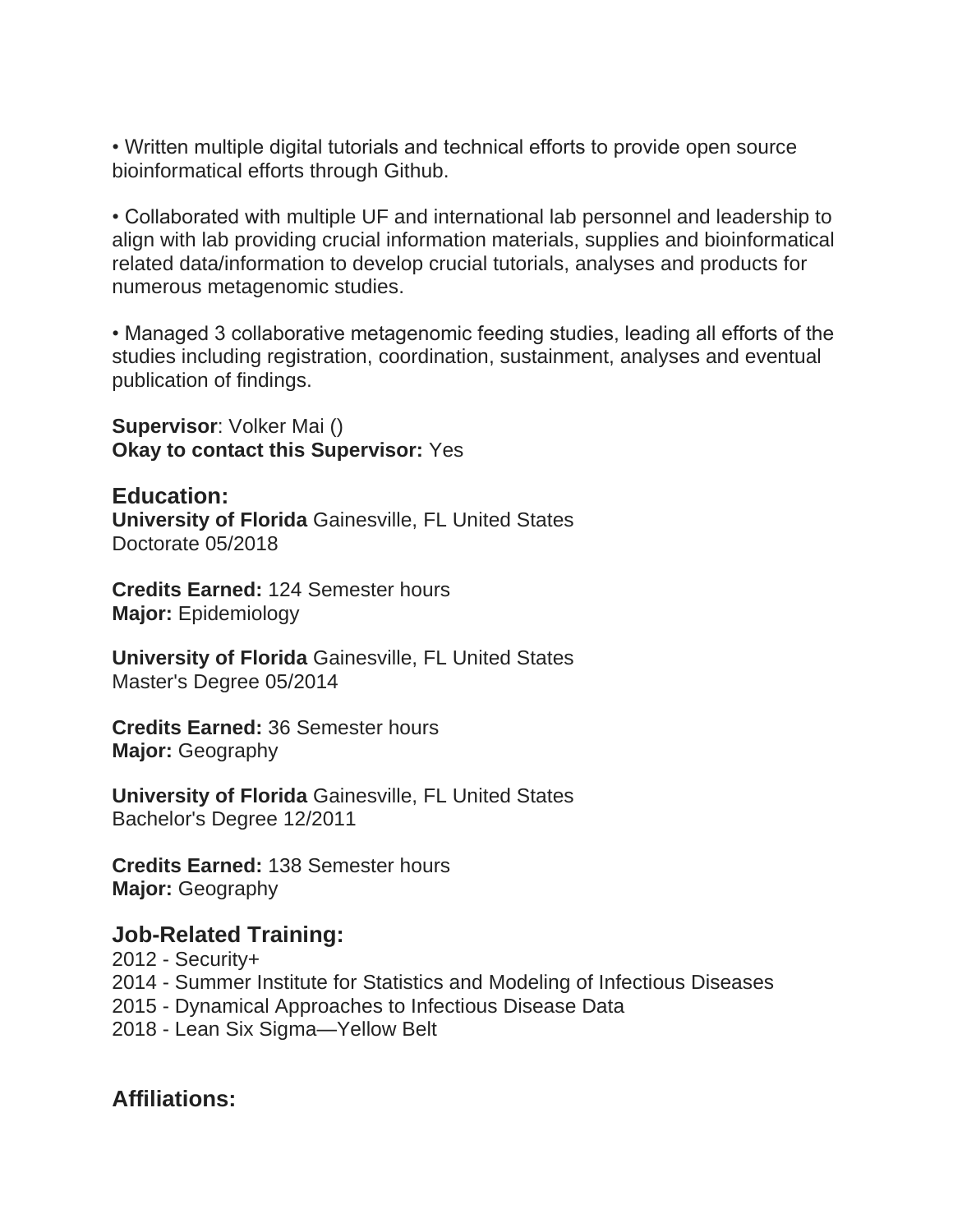Association for Veterinary Informatics - Member, Education Committee The National Association of County Health Officials - Member American Public Health Association - Member AMSUS - The Society of Federal Health Professionals - Member

## **Professional Publications:**

Wijayabahu, A.T.,Waugh, S., Ukhanova, M. and Mai, V., 2019. Dietary raisin intake has limited effect on gut microbiota composition in adult volunteers. Nutrition journal, 18(1), p.14.

Tagliamonte, M. S.,Waugh, S., Prosperi, M., Mai, V. (2019, September). An Integrated Approach for Efficient Multi-Omics Joint Analysis. In Proceedings of the 10th ACM International Conference on Bioinformatics,Computational Biology and Health Informatics (pp. 619•625). ACM.

Waugh, S., and Mullaney, S. "Progress towards Companion Animal Zoonotic Disease Surveillance in the US Army." Online Journal of Public Health Informatics 11.1 (2019).

Ball, J. D., Fe Agana, D.,Waugh, S., Wang, K., James, T. G., Nicolette, G. (2019). Systematically collected information at encounters with HIV-positive students: A review of 10 years of electronic medical records. Journal of American College Health, 1-5. PMID: 30681932

Spatial-Genomic Association of Co-Circulating Brucella Strains in Southern Kazakhstan: Phylogenetic Inferences Using MLVA Data,Waugh, S.(Submitted)

Brucellosis Transmission Between Humans and Domesticated Livestock in Southern Kazakhstan: Inferences through MLVA Typing,Waugh, S.(Submitted)

Visualizing the Occurrence of Zoonotic Diseases among Military Associated Canines,Waugh, S.(Submitted)

Jennifer C. Dennis, Tyler Culpepper, Carmelo Nieves, Jr., Cassie C. Rowe, Alyssa M. Burns, Carley T. Rusch,Ashton Federico, Maria Ukhanova,Waugh, S., Volker Mai, Mary C. Christman, Bobbi Langkamp-Henken, Probiotics (Lactobacillus gasseri KS-13, Bifidobacterium bifidum G9-1, and Bifidobacterium longum MM-2) improve rhinoconjunctivitis-specific quality of life in individuals with seasonal allergies: a double-blind, placebo-controlled,randomized trial. Am J Clin Nutr 105, 758–767 (2017). PMID: 28228426

Waugh, S.App.: Gut Microbiota Differences in Children From Distinct Socioeconomic Levels Living in the Same Urban Area in Brazil. Journal of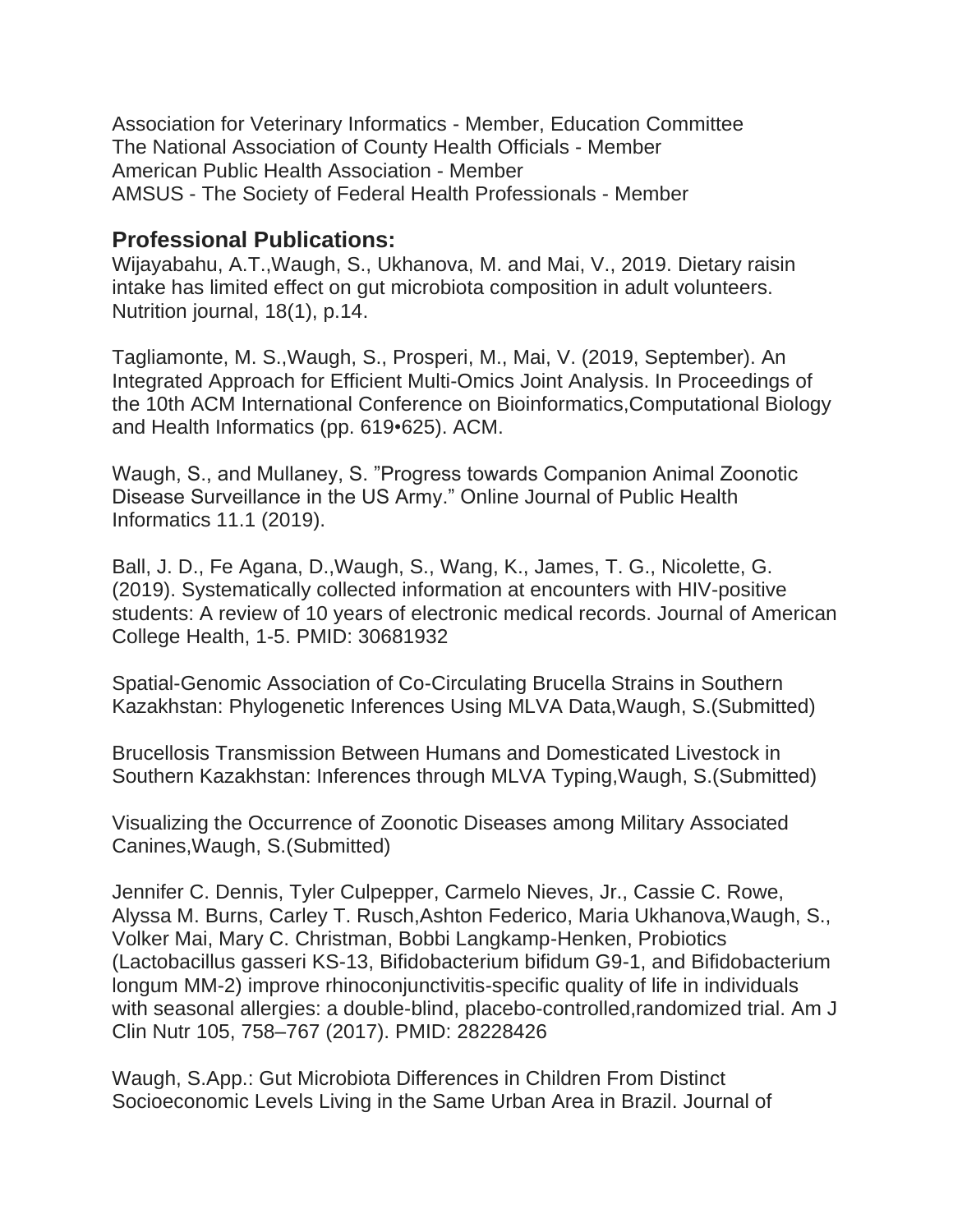Pediatric Gastroenterology and Nutrition (2016). PMID: 28644365

Oliveira, F.P. de, Mendes, R.H., Dobbler, P.T., Mai, V., Pylro, V.S.,Waugh, S., Vairo, F., Refosco, L.F.,Roesch, L.F.W., and Schwartz, I.V.D. (2016). Phenylketonuria and Gut Microbiota: A Controlled Study Based on Next-Generation Sequencing. PLOS ONE 11, e0157513. PMID: 27336782

Dahl, W. J., Ford, A.L., Ukhanova, M., Radford, A., Christman, M.C.,Waugh, S., Mai, V. Resistant potato starches (type 4 RS) exhibit varying effects on laxation with and without phylum level changes in microbiota: A randomised trial in young adults. Journal of Functional Foods 23, 1–11 (2016).

Waugh, S.Apropos: Plasmodium knowlesi malaria an emerging public health problem in Hulu Selangor, Selangor, Malaysia (2009–2013): epidemiologic and entomologic analysis. Parasites Vectors 8, 79 (2015). PMID:25651916

Mai, V.,Waugh, S., Byrd, D., Simpson, D. Ukhanova, M. Novel encapsulation improves recovery of probiotic strains in fecal samples of human volunteers. Appl Microbiol Biotechnol 1–7 (2016). PMID: 27796434

Waugh, S., Varma, D., Striley, C., Cottler, L. Comparing Spatial Techniques to Visualize Hypertension Spread and Risk Factors for Hypertension Using Selfreport from Community Participants. Applied Geography (2015).(Submitted)

# **Professional Presentations:**

Waugh, S., Integrating High-Performance Computing and Machine Learning within the Army Veterinary Service to improve Surveillance of Companion Animal Disease within the Department of Defense, AVI Talbot Symposium, 2020

Waugh, S., Integrating High-Performance Computing and Machine Learning within the Army Veterinary Service to improve Surveillance of Companion Animal Disease within the Department of Defense, Military Health System Research Symposium, 2020

Waugh, S., Integrating High-Performance Computing and Machine Learning within the Army Veterinary Service to improve Surveillance of Companion Animal Disease within the Department of Defense, World One Health Congress Annual Meeting, 2020

Bayko, H,Waugh, S., Watkins, S, Mullaney, S , Zoonotic Disease Prioritization for Government and Privately Owned Companion Animal Zoonotic Disease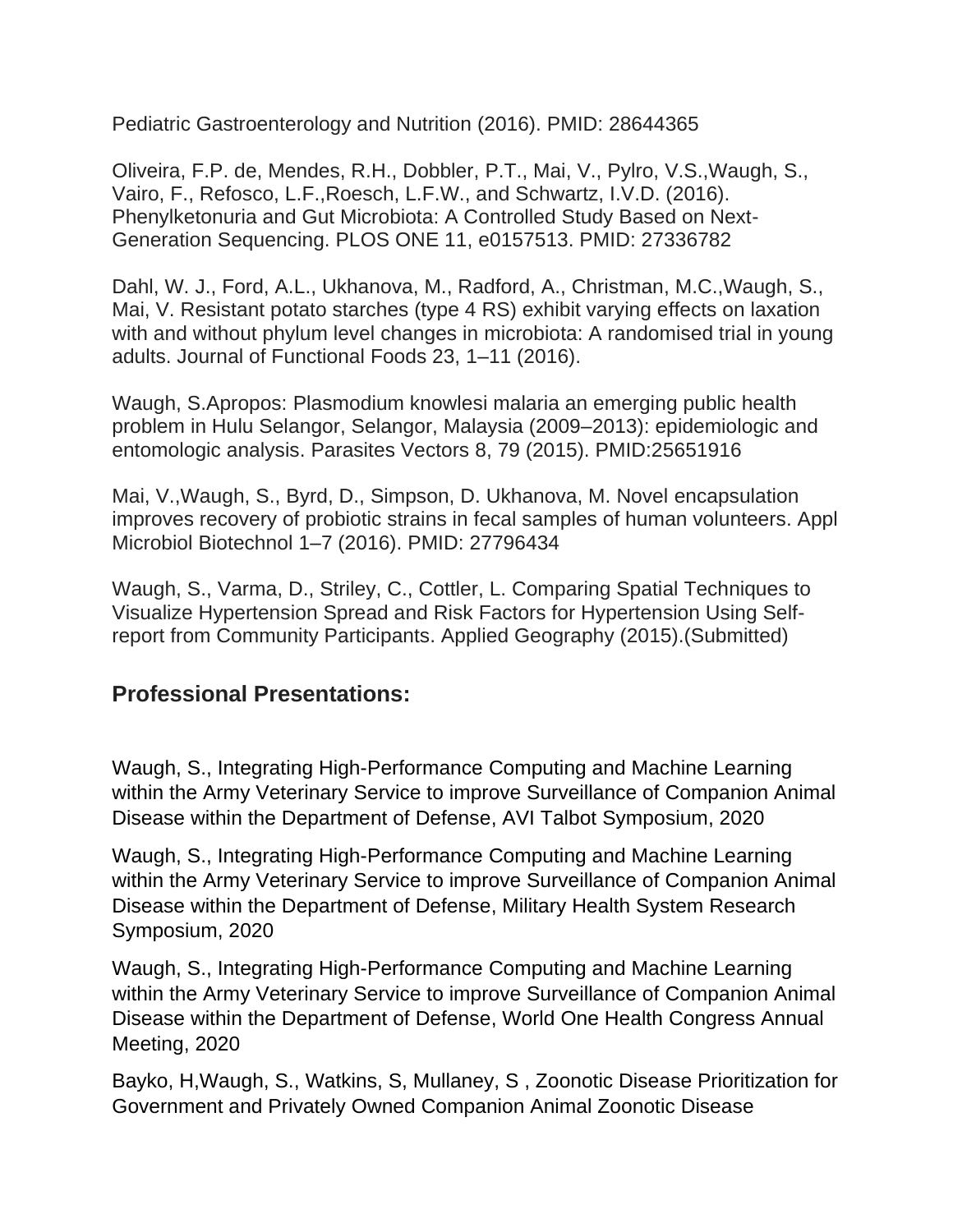Surveillance System: Adaptation of the One Health Zoonotic Disease Prioritization Tool, American Public Health Association Annual Meeting, 2019

Waugh, S., Progress towards an Integrated Companion Animal Zoonotic Disease Surveillance System within the DoD, International Society of Disease Surveillance Annual Meeting, 2019

Waugh, S., Progress towards an Integrated Companion Animal Zoonotic Disease Surveillance System within the DoD, APHC Science Exchange, 2019

Waugh, S., Progress towards an Integrated Companion Animal Zoonotic Disease Surveillance System within the DoD, APHC One-Health Day Seminar, 2018

Waugh, S., Sytnik, I, Karibayev, T, Alimbayev, A, Ornybayev, M, Rametov, M, Nikolich, M, Hagius, S, Elzer,P, Blackburn, J. Brucellosis Transmission Between Humans and Domesticated Livestock In Southern Kazakhstan: Inferences Through MLVA Typing, UF Emerging Pathogens Institute Research Day, 2018

Waugh, S., Sytnik, I, Karibayev, T, Alimbayev, A, Ornybayev, M, Rametov, M, Nikolich, M, Hagius, S, Elzer,P, Blackburn, J. Brucellosis Transmission Between Humans and Domesticated Livestock In Southern Kazakhstan: Inferences Through MLVA Typing, UF Public Health and Health Professions Research Day, 2018

Waugh, S., Sytnik, I, Karibayev, T, Alimbayev, A, Ornybayev, M, Rametov, M, Nikolich, M, Hagius, S, Elzer,P, Blackburn, J. Brucellosis Transmission Between Humans and Domesticated Livestock In Southern Kazakhstan: Inferences Through MLVA Typing, AAG Annual Meeting, 2018

Waugh, S., Ball, J. Using statistical approaches to quantify the effects of ridesharing accessibility on Driving under the Influence (DUI) arrests in a university city, American Public Health Association Annual Meeting, 2016

Waugh, S., Varma, D., Striley, C., Cottler, L. Utilizing GIS to Visualize Hypertension Spread: A Comparative Study using HealthStreet Data, American Public Health Association Annual Meeting, 2015

Waugh, S., Varma, D., Striley, C., Cottler, L. Utilizing GIS to Visualize Hypertension Spread: A Comparative Study using HealthStreet Data, UF Public Health and Health Professions Research Day, 2015

Waugh, S.. Geo-Spatial Risk Modeling for West Nile Virus in Tarrant County, TX Using Environmental and Demographic Data, AAG Annual Meeting, 2014